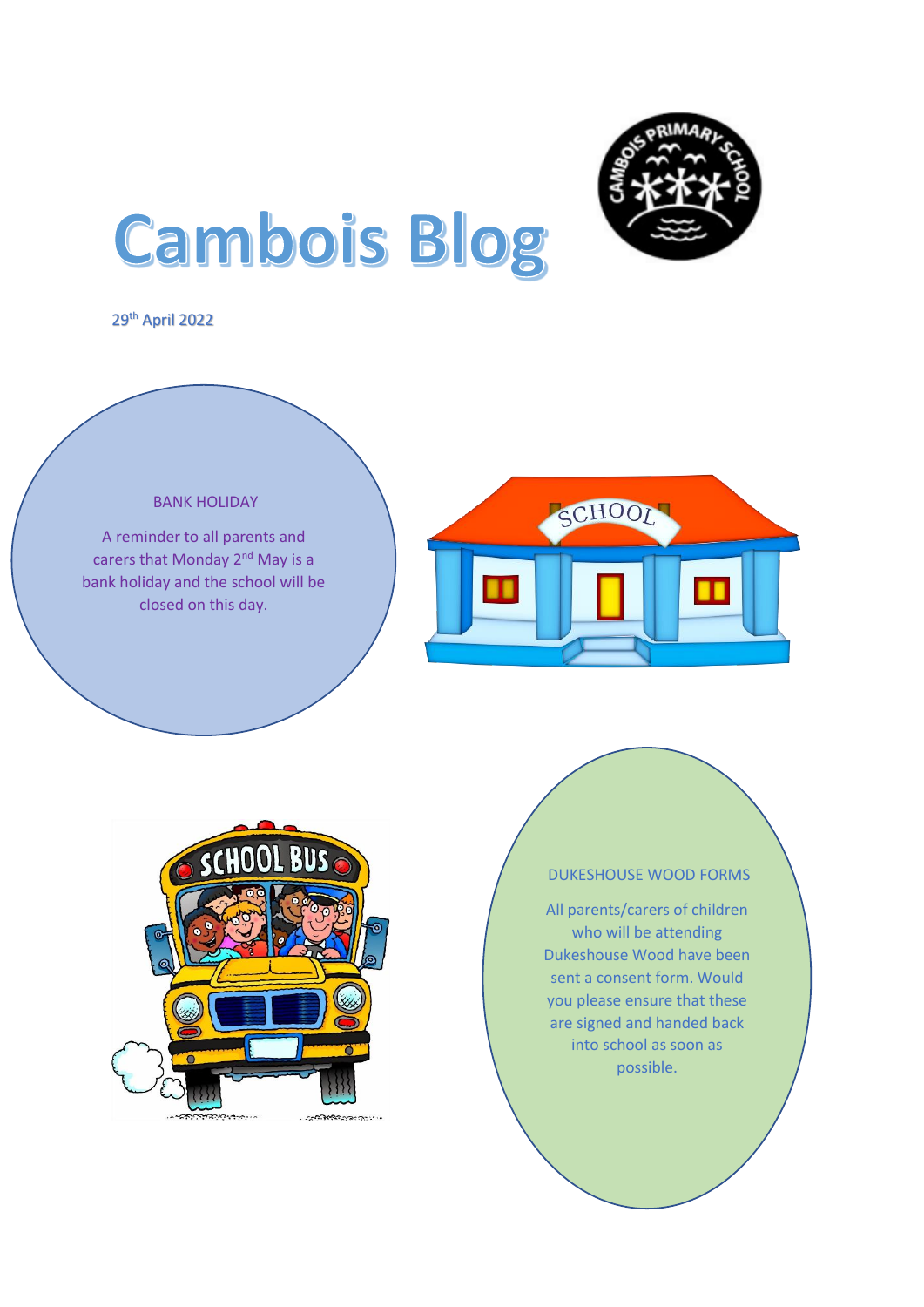#### ROCK POOLING

Children in reception will be attending Rock Pooling next Wednesday, Thursday and Friday. Could all children please be sent in with appropriate clothing for all weather conditions.

Many thanks





#### THE QUEENS PLATINUM JUBILEE AFTERNOON TEA

We will be hosting an afternoon tea party to celebrate the Queen's Platinum Jubilee on Thursday 26<sup>th</sup> May.

We will be inviting all community members, past pupils of the school and residents – all will be welcome!

This will be a free event.

We look forward to welcoming you all into the school for an afternoon of food, drinks, games and songs and dancing performed by our wonderful children!

More information to follow.